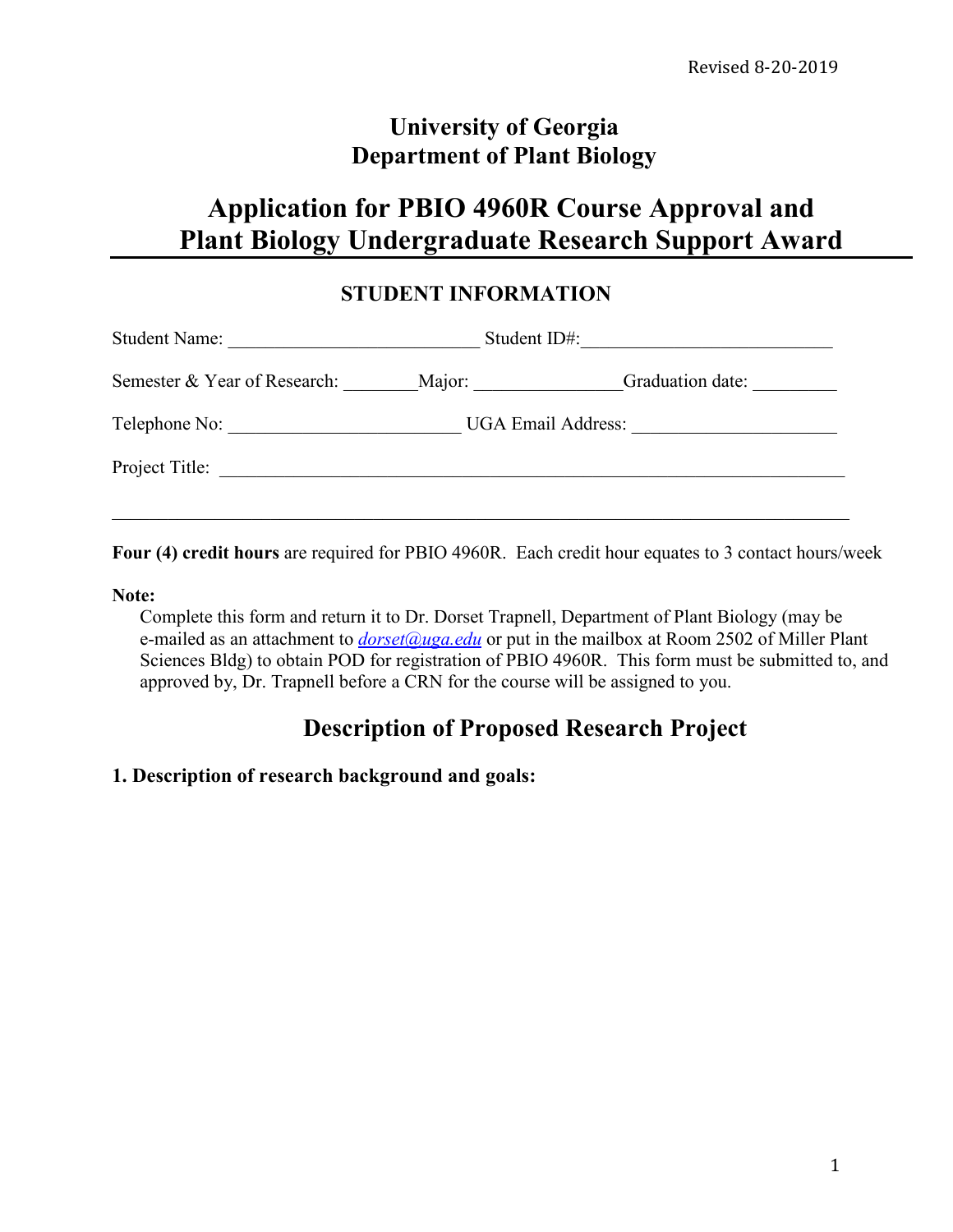**2. Description of hypotheses, technical approaches, expected outcomes, and significance of the research:**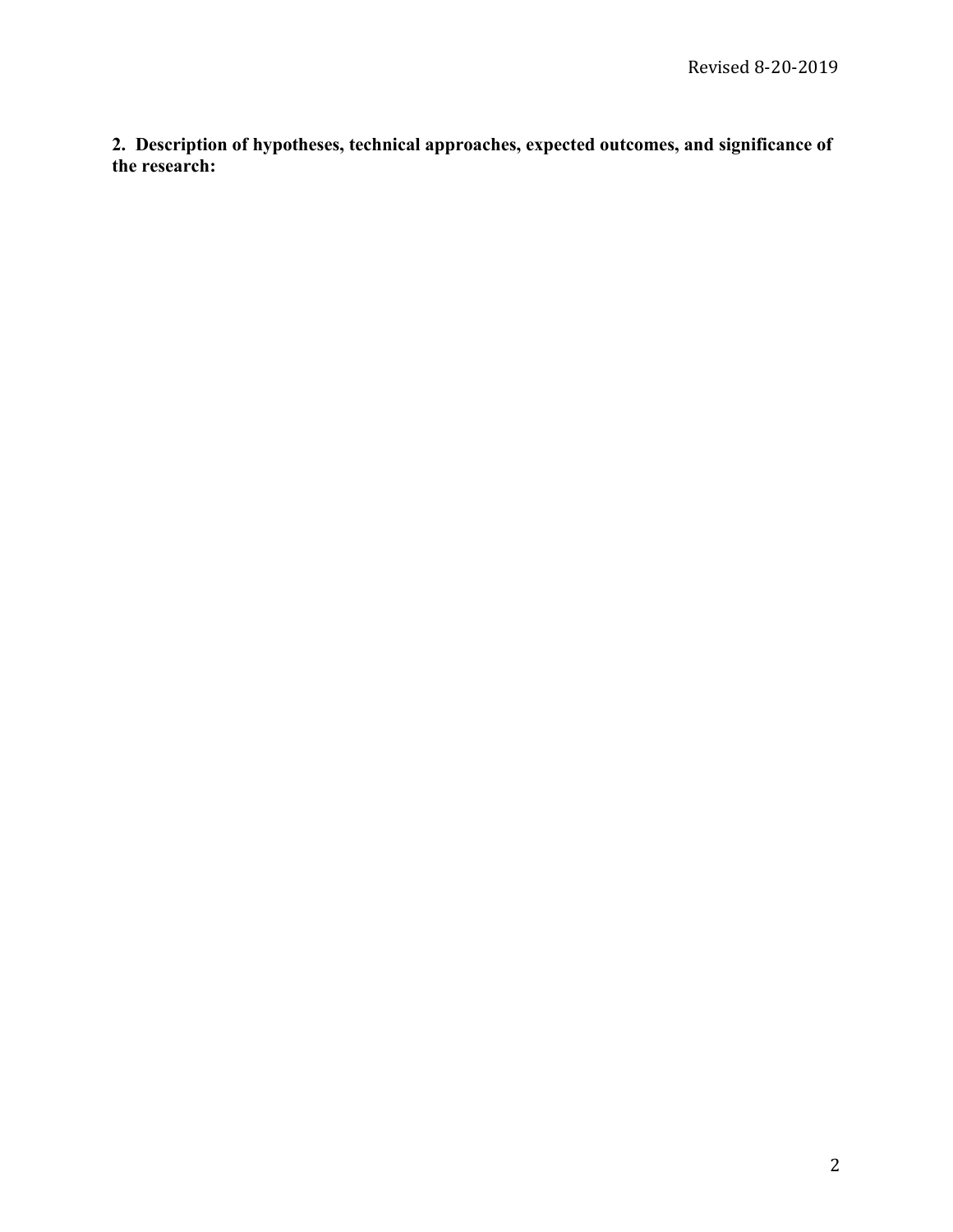**I agree that I will:**

- A) **work 12 hours/week on the proposed research**
- B) **submit a research paper electronically no later than 5:00 PM of reading day to my faculty mentor and** *dorset@uga.edu***.**

**I understand that I am being strongly encouraged to present a poster at a UGA venue (CURO, Plant Center Retreat, PBIO fall symposium, etc.) at the end of the project and within one year of the work, and acknowledge Plant Biology Undergraduate Research Support Award when presenting results.**

**I have read and understand the requirements for this research course and acknowledge that I must follow the stated guidelines detailed in this agreement in order for me to receive credit for this course.** 

> **\_\_\_\_\_\_\_\_\_\_\_\_\_\_\_\_\_\_** (Student Initial)

### **========================================================== FACULTY SPONSOR INFORMATION**

Faculty Sponsor Name: \_\_\_\_\_\_\_\_\_\_\_\_\_\_\_\_\_\_\_\_\_\_\_\_\_\_\_\_\_\_\_\_\_\_\_\_\_\_\_\_\_\_\_\_\_\_\_\_\_\_\_\_\_\_\_\_\_\_

Department: \_\_\_\_\_\_\_\_\_\_\_\_\_\_\_\_\_\_\_\_\_\_\_\_\_\_\_\_\_ Title: \_\_\_\_\_\_\_\_\_\_\_\_\_\_\_\_\_\_\_\_\_\_\_\_\_\_\_\_\_\_\_\_\_

Telephone No: \_\_\_\_\_\_\_\_\_\_\_\_\_\_\_\_\_\_\_\_\_\_ UGA Email Address: \_\_\_\_\_\_\_\_\_\_\_\_\_\_\_\_\_\_\_\_\_\_\_\_\_

**I understand that I (faculty) must assist and guide the student in the preparation of a project description that is up to two pages long and includes research background, goals and/or hypothesis, technical approaches, expected outcomes, and significance.** 

(Faculty Initial)

**I understand that I must mentor the student through completion of a research paper at the end of the project that is due from the student by 5:00 PM of reading day, and that my grade for the paper must be submitted at the end of the semester, or else the student will receive a grade of Incomplete (I).** 

(Faculty Initial)

**I also understand that I will strongly encourage the student a give a meeting presentation (talk or poster) at a UGA venue (CURO, Plant Center Retreat, PBIO Student Symposium, etc.) within one year of starting the research, and provide guidance to the student in its preparation.** 

**==========================================================**

 $\mathcal{L}_\text{max}$  . The set of the set of the set of the set of the set of the set of the set of the set of the set of the set of the set of the set of the set of the set of the set of the set of the set of the set of the set (Faculty Initial)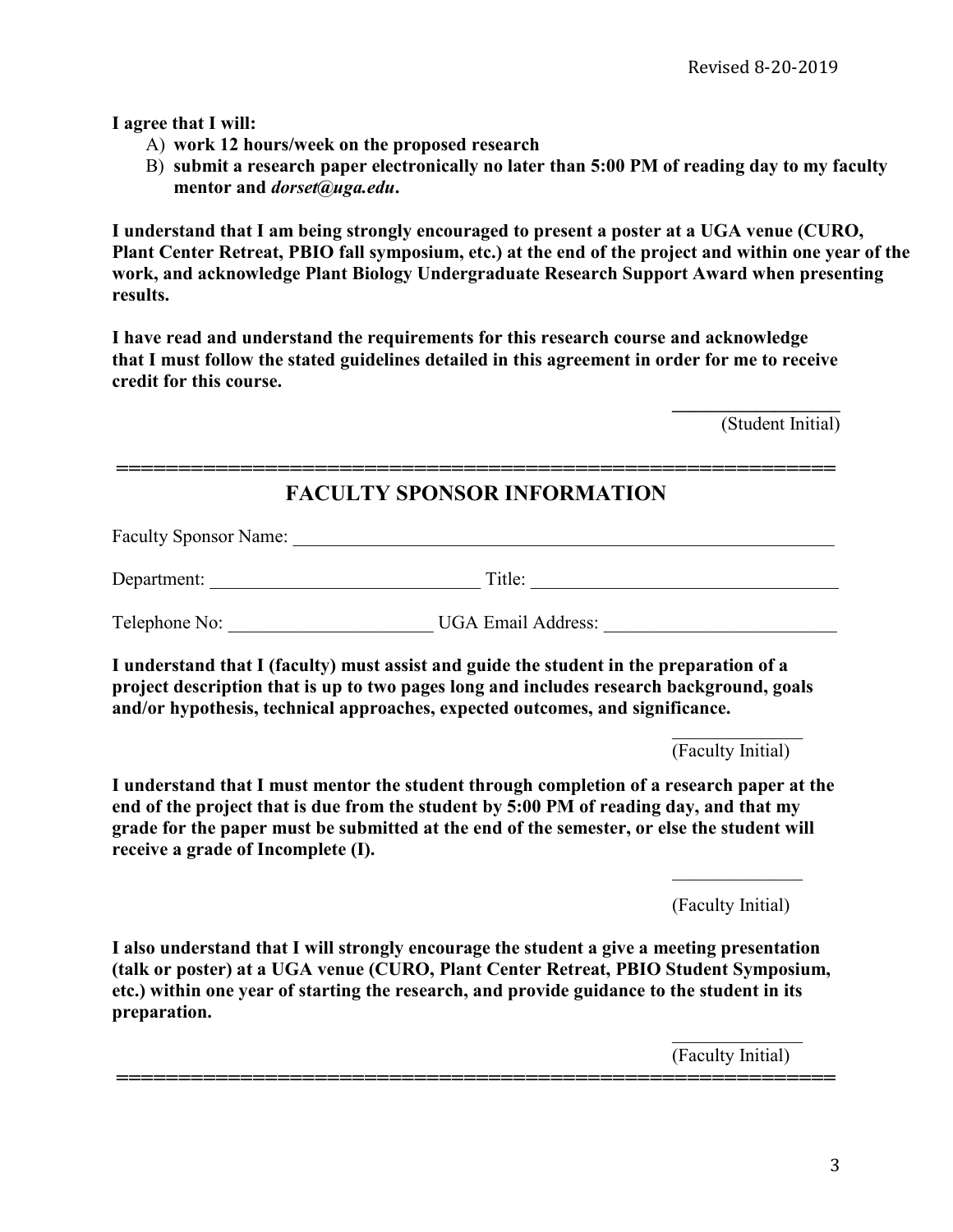| Student Signature                                    | Date |  |
|------------------------------------------------------|------|--|
| <b>Faculty Sponsor Signature</b>                     | Date |  |
| Dr. Dorset Trapnell (PBIO Undergraduate Coordinator) | Date |  |

#### **========================================================== Course Description**

This course is 4 credit hours and affords interested undergraduate students the opportunity to engage in laboratory research and work on a research project under the direction of a faculty member here at the University of Georgia. Students registered for this course may not receive payment for the research unless they have earned a fellowship stipend.

Plant Biology majors may also use this course to satisfy either their Major Laboratory requirement or one of their Major Elective requirements. Please note that only the first semester of the course (PBIO 4960R) will count towards the completion of Plant Biology major requirements and that any additional semesters (i.e., PBIO 4960R/4970R/4980R) will NOT count towards the major but rather as a General Elective. Any of these courses will count towards UGA's experiential learning requirement.

If you perform research for multiple semesters in the same laboratory, you will register for PBIO 4960R, 4970R, and 4980R, respectively. If you perform in DIFFERENT laboratories each semester, you will register for PBIO 4960R each time.

#### **Course Requirements**

- 1. Research must be plant biological or fungal in nature for the course to be approved. Areas which may qualify include: cellular biology, molecular biology, biochemistry, fungal, organismal biology, genetics, bioinformatics. Dr. Dorset Trapnell, the Plant Biology Undergraduate Coordinator, will determine whether the research qualifies.
- 2. A signed "Faculty/Student Agreement for Plant Biology Research" must be submitted to Room 2502 in Miller Plant Sciences Bldg by 5:00 PM on the last day of drop/add each semester.
- 3. Once the form has been signed and approved, the student will be emailed a section number (CRN) to register for the course.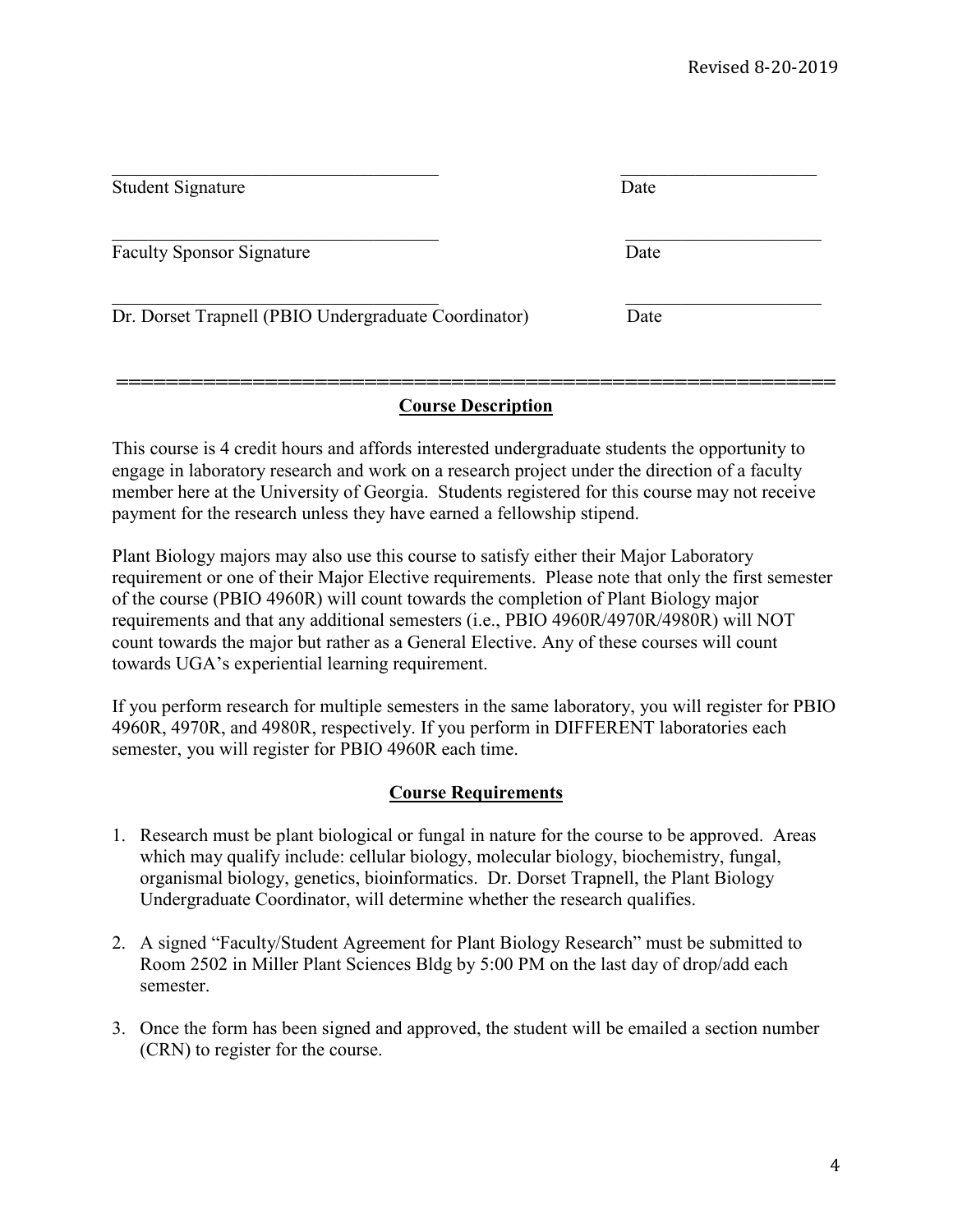- 4. Students must complete at least 12 hours of work per week (i.e., conducting background research, reading/writing manuscripts and reports, and conducting experiments in the laboratory) for a total of 180 hours per semester.
- 5. Students are required to submit a research paper via electronic submission by 5:00 PM of reading day. Papers should be emailed to *dorset@uga.edu*. The Plant Biology program requires a paper even if the Faculty Research sponsor does not. Students who do not submit a paper will receive a grade of Incomplete (I). See attached guidelines for details on the final paper.

### **CURO/HONORS**

Students in Honors will get automatic Honors credit for the PBIO 4960R, 4970R, and 4980R courses. No additional paperwork or approvals by CURO/Honors are necessary.

## **PBIO 4960R FINAL PAPER REQUIREMENTS**

The final paper is due to the Plant Biology program no later than Reading Day of the semester enrolled.

Please email your paper to *dorset@uga.edu*. A hand-delivered, hard copy will not be accepted.

Example research papers can be found at *http://biosciences.uga.edu/forms*

#### **Paper Guidelines:**

- 5-page minimum (not including the title, reference pages, tables/figures).
- Typed in 12-font, Times New Roman with 1-inch margins, double-spaced.
- In-text citations should be formatted as follows: (Author Last Name, Year) *Example*: The immune system plays an essential role in protecting the body, as one of its main roles is the clearance of viral antigens (Thibodeau, 2005).
- The paper must consist of a single .pdf or .docx with all figures incorporated into the document. If your paper requires an Appendix, include this section following the References. Papers submitted as multiple documents (e.g., PowerPoint slides) will be returned.
- The paper must contain the following sections:
	- o Title Page: Must include the following information
		- Research Title
		- **Faculty Mentor Information: Name, Department, Email, and Phone Number**
		- Student Information: Name, Address, Email, and Phone Number
		- Semester and year research was done
		- Course Number (i.e., PBIO 4960R; PBIO 4970R)
	- o Objective(s**)**: State your purpose for doing the project in a succinct manner.
	- o Abstract: Write a concise summary of the project in 200 words or less.
	- o Introduction: Discuss the background and rationale behind the project.
	- o Materials/Methods: State your methods (in paragraph form, *not* as an ordered list) in enough detail that others could repeat them exactly.
	- o Results: Concisely state your results. Include figures and tables where appropriate.